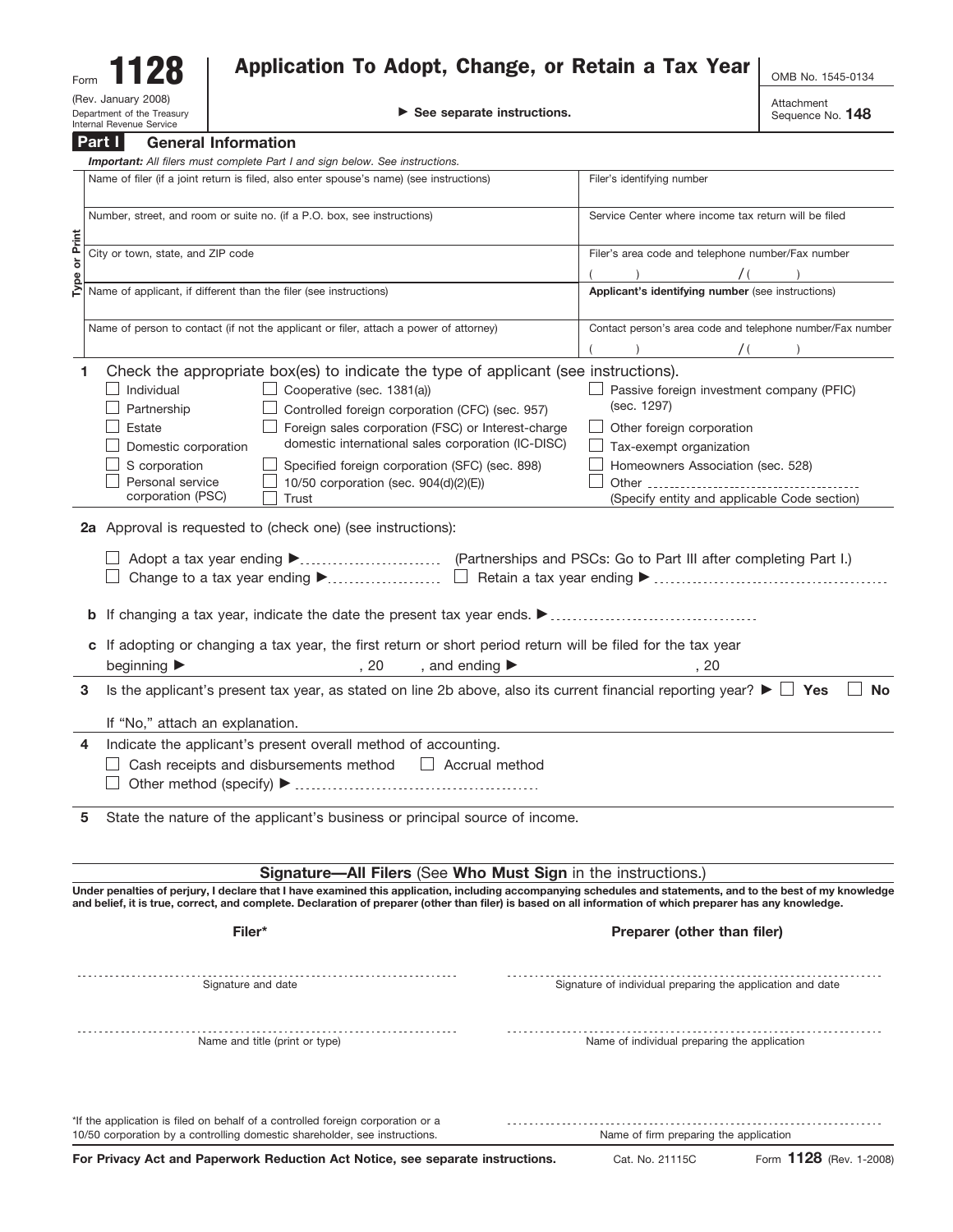|        | • Identify the revenue procedure under which this automatic approval request is filed $\blacktriangleright$                                                                                                                                                                                                                                                                    |            |           |
|--------|--------------------------------------------------------------------------------------------------------------------------------------------------------------------------------------------------------------------------------------------------------------------------------------------------------------------------------------------------------------------------------|------------|-----------|
|        | Section A-Corporations (Other Than S Corporations or Personal Service Corporations) (Rev. Proc. 2006-45, or its<br>successor)                                                                                                                                                                                                                                                  |            |           |
| 1.     | Is the applicant a corporation (including a homeowners association (section 528)) that is requesting a change in<br>tax year and is not precluded from using the automatic approval rules under section 4 of Rev. Proc. 2006-45<br>(or its successor)? (see instructions)<br>and the state of the state of the state                                                           | <b>Yes</b> | <b>No</b> |
| 2      | Does the corporation intend to elect to be an S corporation for the tax year immediately following the short period?                                                                                                                                                                                                                                                           |            |           |
|        | If "Yes" and the corporation is electing to change to a permitted tax year, file Form 1128 as an attachment to Form 2553.                                                                                                                                                                                                                                                      |            |           |
| З      | Is the applicant a corporation requesting a concurrent change for a CFC, FSC or IC-DISC? (see instructions) ▶<br>Section B-Partnerships, S Corporations, Personal Service Corporations (PSCs), and Trusts (Rev. Proc.                                                                                                                                                          |            |           |
|        | 2006-46, or its successor)                                                                                                                                                                                                                                                                                                                                                     |            |           |
| 4      | Is the applicant a partnership, S corporation, PSC, or trust that is requesting a tax year and is not precluded from<br>using the automatic approval rules under section 4 of Rev. Proc. 2006-46 (or its successor)? (see instructions)                                                                                                                                        |            |           |
| 5      | Is the partnership, S corporation, PSC, or trust requesting to change to its required tax year or a partnership, S<br>corporation, or PSC that wants to change to a 52-53 week tax year ending with reference to such tax year? ▶                                                                                                                                              |            |           |
| 6      | Is the partnership, S corporation, or PSC (other than a member of a tiered structure) requesting a tax year that<br>coincides with its natural business year described in section 4.01(2) of Rev. Proc. 2006-46 (or its successor)?<br>Attach a statement showing gross receipts for the most recent 47 months. (See instructions for information<br>required to be submitted) |            |           |
| 7<br>8 | the companies of the companies of<br>Is the S corporation requesting an ownership tax year? (see instructions)<br>Is the applicant a partnership requesting a concurrent change pursuant to section 6.09 of Rev. Proc. 2006-45<br>(or its successor) or section 5.04(8) of Rev. Proc. 2002-39 (or its successor)? (see instructions)                                           |            |           |
|        | Section C—Individuals (Rev. Proc. 2003-62, or its successor) (see instructions)                                                                                                                                                                                                                                                                                                |            |           |
| 9      | Is the applicant an individual requesting a change from a fiscal year to a calendar year?<br>▶<br>the company of the company of                                                                                                                                                                                                                                                |            |           |
|        | Section D-Tax-Exempt Organizations (Rev. Proc. 76-10 or 85-58) (see instructions)                                                                                                                                                                                                                                                                                              |            |           |
|        |                                                                                                                                                                                                                                                                                                                                                                                |            |           |
|        | Part III<br><b>Ruling Request</b> (All applicants requesting a ruling must complete Section A and any other section that<br>applies to the entity. See instructions.) (Rev. Proc. 2002-39, or its successor)                                                                                                                                                                   |            |           |
|        | <b>Section A-General Information</b>                                                                                                                                                                                                                                                                                                                                           |            | Yes No    |
| 1      | Is the applicant a partnership, S corporation, personal service corporation, or trust that is under examination by                                                                                                                                                                                                                                                             |            |           |
|        | the IRS, before an appeals office, or a Federal court?.                                                                                                                                                                                                                                                                                                                        |            |           |
|        | If "Yes," see the instructions for information that must be included on an attached explanation.                                                                                                                                                                                                                                                                               |            |           |
| 2      | Has the applicant changed its annual accounting period at any time within the most recent 48-month period<br>ending with the last month of the requested tax year?.                                                                                                                                                                                                            |            |           |
|        | If "Yes" and a letter ruling was issued granting approval to make the change, attach a copy of the letter ruling,<br>or if not available, an explanation including the date approval was granted. If a letter ruling was not issued,<br>indicate when and explain how the change was implemented.                                                                              |            |           |
| 3      | Within the most recent 48-month period, has any accounting period application been withdrawn, not perfected,<br>If "Yes," attach an explanation.                                                                                                                                                                                                                               |            |           |
|        | 4a Is the applicant requesting to establish a business purpose under section 5.02(1) of Rev. Proc. 2002-39 (or its                                                                                                                                                                                                                                                             |            |           |
|        | If "Yes," attach an explanation of the legal basis supporting the requested tax year (see instructions).                                                                                                                                                                                                                                                                       |            |           |
|        | <b>b</b> If your business purpose is based on one of the natural business year tests under section 5.03, check the<br>applicable box.                                                                                                                                                                                                                                          |            |           |
|        | $\Box$ Annual business cycle test $\Box$ Seasonal business test $\Box$ 25-percent gross receipts test<br>Attach a statement showing gross receipts from sales and services (and inventory cost if applicable) for the test<br>period. (see instructions)                                                                                                                       |            |           |
| 5      | Enter the taxable income or (loss) for the 3 tax years immediately preceding the year of change and for the short<br>period. If necessary, estimate the amount for the short period.                                                                                                                                                                                           |            |           |
|        | Short period                                                                                                                                                                                                                                                                                                                                                                   |            |           |
|        | Note: Individuals, enter adjusted gross income. Partnerships and S corporations, enter ordinary income. Section<br>501(c) organizations, enter unrelated business taxable income. Estates, enter adjusted total income. All other                                                                                                                                              |            |           |

*applicants, enter taxable income before net operating loss deduction and special deductions.*

**Automatic Approval Request** (see instructions)

**Part II**

Form **1128** (Rev. 1-2008)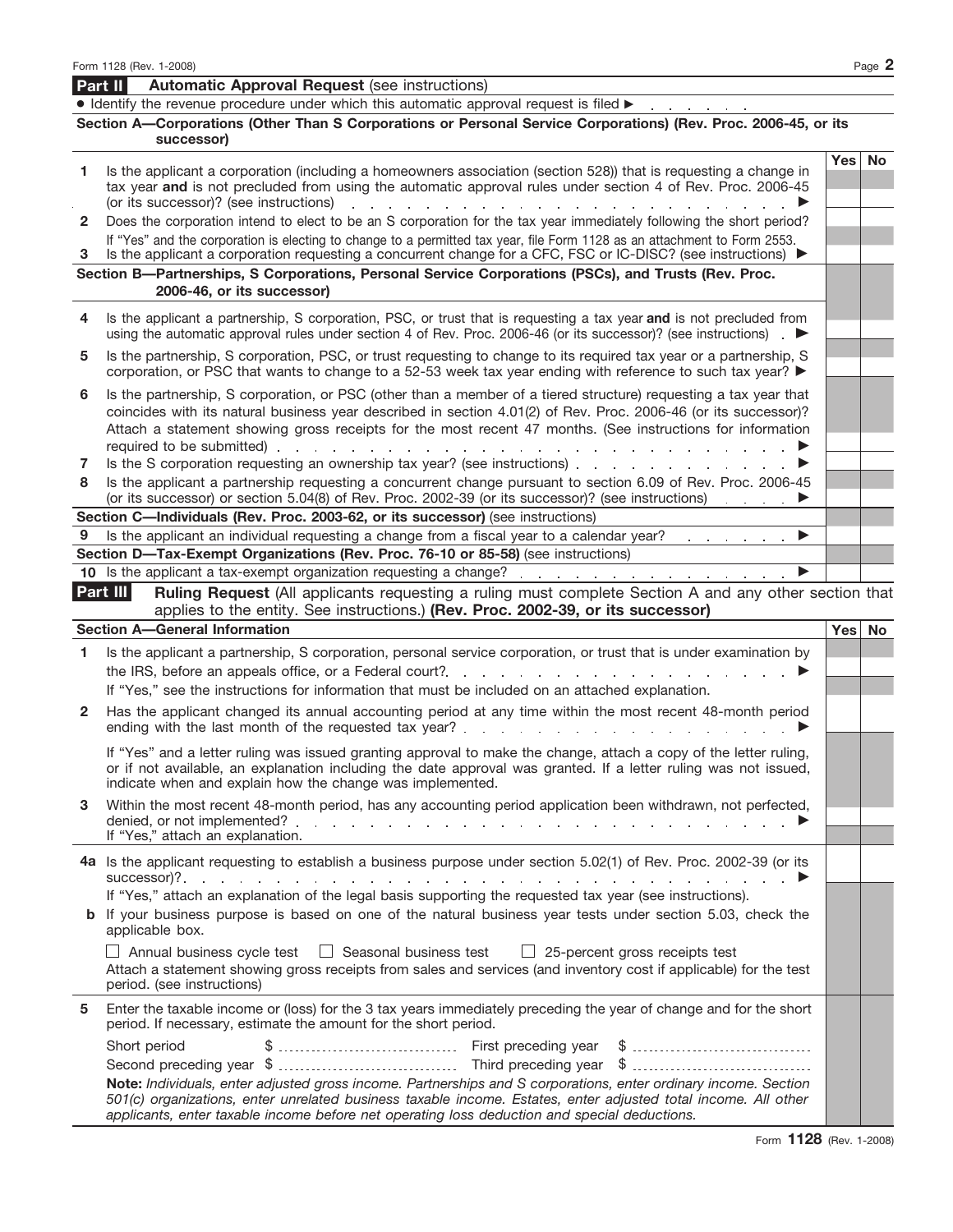|    | Form 1128 (Rev. 1-2008)                                                                                                                                                                                                                                                                                                                                                                                                                                                        |          | Page 3 |
|----|--------------------------------------------------------------------------------------------------------------------------------------------------------------------------------------------------------------------------------------------------------------------------------------------------------------------------------------------------------------------------------------------------------------------------------------------------------------------------------|----------|--------|
| 6  | Corporations only, enter the losses or credits, if any, that were generated or that expired in the short period:<br>Generated<br>Expiring                                                                                                                                                                                                                                                                                                                                      | Yes   No |        |
|    | Net operating loss example that we have a set of the set of the set of the set of the set of the set of the set of the set of the set of the set of the set of the set of the set of the set of the set of the set of the set<br>\$<br>$\frac{1}{2}$ and $\frac{1}{2}$ and $\frac{1}{2}$ and $\frac{1}{2}$ and $\frac{1}{2}$<br>$\mathbb{S}$<br>$\frac{1}{2}$<br>Capital loss<br>and the company of the state<br>\$<br>Unused credits<br>\$<br>and a state of the state of the |          |        |
| 7  | Enter the amount of deferral, if any, resulting from the change (see section $5.05(1)$ , (2), (3) and $6.01(7)$ of<br>Rev. Proc. 2002-39, or its successor)                                                                                                                                                                                                                                                                                                                    |          |        |
|    | 8a Is the applicant a U.S. shareholder in a CFC?<br>If "Yes," attach a statement for each CFC providing the name, address, identifying number, tax year, the<br>percentage of total combined voting power of the applicant, and the amount of income included in the gross<br>income of the applicant under section 951 for the 3 tax years immediately before the short period and for the<br>short period.                                                                   |          |        |
|    | If "Yes" to line 8b, go to Part II, line 3.<br>If "No," attach a statement explaining why the CFC will not be conforming to the tax year requested by the U.S.<br>shareholder.                                                                                                                                                                                                                                                                                                 |          |        |
|    | 9a Is the applicant a U.S. shareholder in a PFIC as defined in section 1297?<br>design and a strain and a strain and<br>If "Yes," attach a statement providing the name, address, identifying number, and tax year of the PFIC, the<br>percentage of interest owned by the applicant, and the amount of distributions or ordinary earnings and net<br>capital gain from the PFIC included in the income of the applicant.                                                      |          |        |
|    | 10a Is the applicant a member of a partnership, a beneficiary of a trust or estate, a shareholder of an S corporation,<br>a shareholder of an IC-DISC, or a shareholder of an FSC?<br>design and the state of the state of the state of the state of the state of the state of the state of the state of the state of the state of the state of the state of the state of the state of the state of the state of the                                                           |          |        |
|    | If "Yes," attach a statement providing the name, address, identifying number, type of entity (partnership, trust,<br>estate, S corporation, IC-DISC, or FSC), tax year, percentage of interest in capital and profits, or percentage of<br>interest of each IC-DISC or FSC and the amount of income received from each entity for the first preceding year<br>and for the short period. Indicate the percentage of gross income of the applicant represented by each amount.   |          |        |
|    | <b>b</b> Will any partnership concurrently change its tax year to conform with the tax year requested?<br>and the state of the<br>c If "Yes" to line 10b, has any Form 1128 been filed for such partnership?                                                                                                                                                                                                                                                                   |          |        |
| 11 | Does the applicant or any related entity currently have any accounting method, tax year, ruling, or technical<br>If "Yes," attach a statement explaining the type of request (method, tax year, etc.) and the specific issues involved<br>in each request.                                                                                                                                                                                                                     |          |        |
| 12 | Is Form 2848, Power of Attorney and Declaration of Representative, attached to this application?<br>▶                                                                                                                                                                                                                                                                                                                                                                          |          |        |
| 13 | Does the applicant request a conference of right (in person or by telephone) with the IRS National Office, if the<br>IRS proposes to disapprove the application?<br>the contract of the contract of the contract of the contract of the contract of                                                                                                                                                                                                                            |          |        |
| 14 | \$<br>Enter amount of user fee attached to this application (see instructions)<br>and the company of the state of                                                                                                                                                                                                                                                                                                                                                              |          |        |
|    | Section B-Corporations (other than S corporations and controlled foreign corporations) (see instructions)                                                                                                                                                                                                                                                                                                                                                                      |          |        |
| 15 | Enter the date of incorporation. ▶                                                                                                                                                                                                                                                                                                                                                                                                                                             | Yes No   |        |
|    | 16a Does the corporation intend to elect to be an S corporation for the tax year immediately following the short<br><b>b</b> If "Yes," will the corporation be going to a permitted S corporation tax year?                                                                                                                                                                                                                                                                    |          |        |
|    | If "No" to line 16b, attach an explanation.                                                                                                                                                                                                                                                                                                                                                                                                                                    |          |        |
| 17 | Is the corporation a member of an affiliated group filing a consolidated return?<br>If "Yes," attach a statement providing (a) the name, address, identifiying number used on the consolidated return,                                                                                                                                                                                                                                                                         |          |        |
|    | tax year, and Service Center where the applicant files the return; (b) the name, address, and identifying number<br>of each member of the affiliated group; (c) the taxable income (loss) of each member for the 3 years immediately<br>before the short period and for the short period; and (d) the name of the parent corporation.                                                                                                                                          |          |        |
|    | 18a Personal service corporations (PSCs): Attach a statement providing each shareholder's name, type of entity<br>(individual, partnership, corporation, etc.), address, identifying number, tax year, percentage of ownership, and<br>amount of income received from the PSC for the first preceding year and the short period.                                                                                                                                               |          |        |
|    | <b>b</b> If the PSC is using a tax year other than the required tax year, indicate how it obtained its tax year.<br>Grandfathered (attach copy of letter ruling)<br>Letter ruling (date of letter ruling __________<br>(attach copy))                                                                                                                                                                                                                                          |          |        |

Form **1128** (Rev. 1-2008)